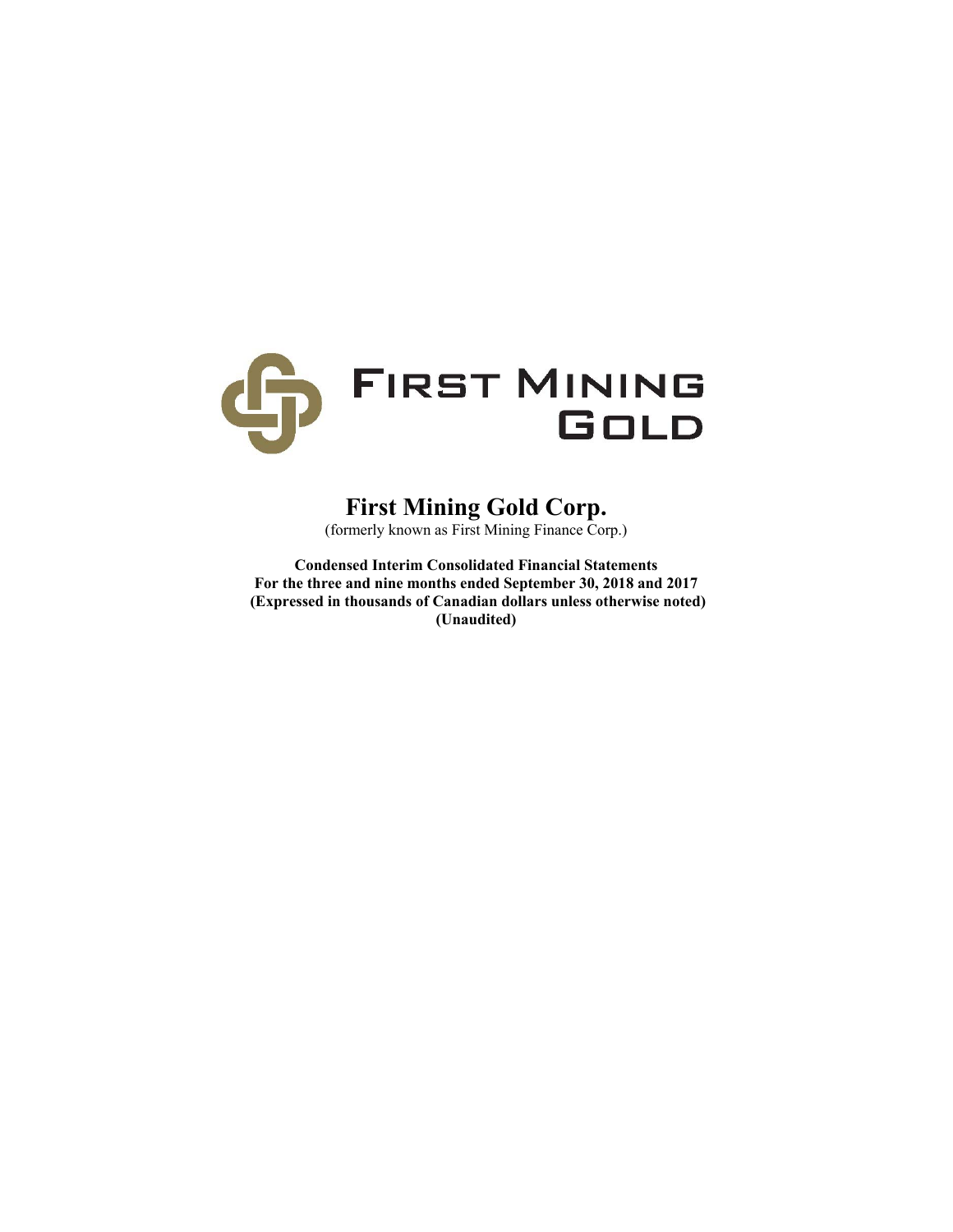(formerly known as First Mining Finance Corp.) INTERIM CONSOLIDATED STATEMENTS OF FINANCIAL POSITION AS AT SEPTEMBER 30, 2018 AND DECEMBER 31, 2017 (Expressed in thousands of Canadian dollars unless otherwise noted) (Unaudited)

| September 30, |           |         | December 31, |
|---------------|-----------|---------|--------------|
|               | 2018      |         | 2017         |
|               |           |         |              |
|               |           |         |              |
| \$            | 6,950     | \$.     | 15,400       |
|               | 250       |         | 435          |
|               | 315       |         | 372          |
|               | 2,651     |         | 4,277        |
|               | 10,166    |         | 20,484       |
|               |           |         |              |
|               |           |         | 239,871      |
|               | 4,417     |         | 4,417        |
|               | 708       |         | 772          |
|               | 116       |         | 116          |
|               | 87        |         | 77           |
|               | 251,980   |         | 245,253      |
| \$            | 262,146   | \$.     | 265,737      |
|               |           |         |              |
|               |           |         |              |
| \$            |           |         | 1,083        |
|               |           |         |              |
|               | 274,898   |         | 272,501      |
|               | 29,671    |         | 27,607       |
|               | (5,503)   |         | (4,043)      |
|               | (37, 398) |         | (31, 411)    |
|               | 261,668   |         | 264,654      |
| \$            | 262,146   | \$      | 265,737      |
|               |           | 246,652 | 478 \$       |

Subsequent event (Note 12)

The consolidated financial statements were approved by the Board of Directors:

Signed: "Keith Neumeyer", Director **Signed: "Raymond Polman"**, Director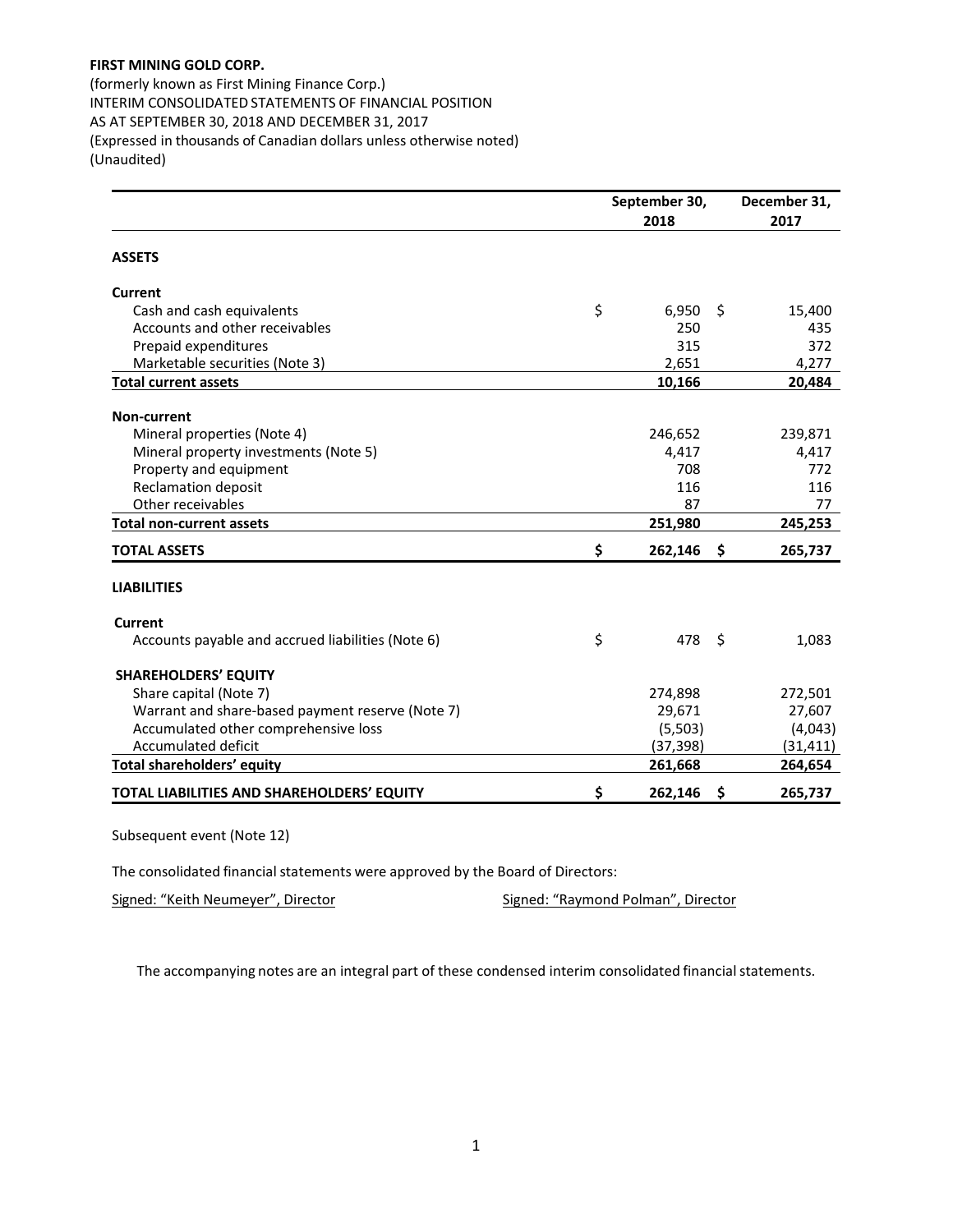(formerly known as First Mining Finance Corp.) INTERIM CONSOLIDATED STATEMENTS OF NET LOSS AND COMPREHENSIVE LOSS FOR THE THREE AND NINE MONTHS ENDED SEPTEMBER 30, 2018 AND 2017 (Expressed in thousands of Canadian dollars unless otherwise noted) (Unaudited)

|                                                  | <b>Three months ended</b><br>September 30, |              |              |               | Nine months ended |             |  |  |
|--------------------------------------------------|--------------------------------------------|--------------|--------------|---------------|-------------------|-------------|--|--|
|                                                  |                                            |              |              | September 30, |                   |             |  |  |
|                                                  |                                            | 2018         | 2017         | 2018          |                   | 2017        |  |  |
| <b>EXPENDITURES</b> (Note 8)                     |                                            |              |              |               |                   |             |  |  |
| General and administration                       | \$                                         | 529 \$       | 550 \$       | 3,541         | Ŝ.                | 5,356       |  |  |
| Exploration and evaluation                       |                                            | 186          | 213          | 597           |                   | 1,637       |  |  |
| Investor relations and marketing communications  |                                            | 244          | 531          | 1,561         |                   | 2,685       |  |  |
| Corporate development and due diligence          |                                            | 39           | 14           | 405           |                   | 315         |  |  |
| Loss from operational activities                 |                                            | (998)        | (1,308)      | (6, 104)      |                   | (9,993)     |  |  |
| <b>OTHER ITEMS</b>                               |                                            |              |              |               |                   |             |  |  |
| Foreign exchange gain (loss)                     |                                            | 19           | (74)         | 12            |                   | (146)       |  |  |
| Other expenses                                   |                                            | (3)          | (3)          | (50)          |                   | (87)        |  |  |
| Interest and other income                        |                                            | 45           | 91           | 155           |                   | 280         |  |  |
| Net loss for the period                          | \$                                         | $(937)$ \$   | $(1,294)$ \$ | (5,987)       | - \$              | (9,946)     |  |  |
| <b>OTHER COMPREHENSIVE INCOME (LOSS)</b>         |                                            |              |              |               |                   |             |  |  |
| Items that will not be reclassified to net loss: |                                            |              |              |               |                   |             |  |  |
| Marketable securities fair value loss (Note 3)   |                                            | (369)        | (492)        | (1,626)       |                   | (2,926)     |  |  |
| Items that may be reclassified to net loss:      |                                            |              |              |               |                   |             |  |  |
| Currency translation adjustment                  |                                            | (78)         | (172)        | 166           |                   | (302)       |  |  |
| Other comprehensive loss                         |                                            | (447)        | (664)        | (1,460)       |                   | (3, 228)    |  |  |
| Total comprehensive loss for the period          | \$                                         | $(1,384)$ \$ | $(1,958)$ \$ | (7, 447)      | \$                | (13, 174)   |  |  |
| Basic and diluted loss per share (in dollars)    | \$                                         | $(0.00)$ \$  | $(0.00)$ \$  | (0.01)        | \$                | (0.02)      |  |  |
| Weighted average number of shares                |                                            |              |              |               |                   |             |  |  |
| outstanding - Basic and Diluted                  |                                            | 557,942,916  | 551,764,736  | 557,259,852   |                   | 546,053,473 |  |  |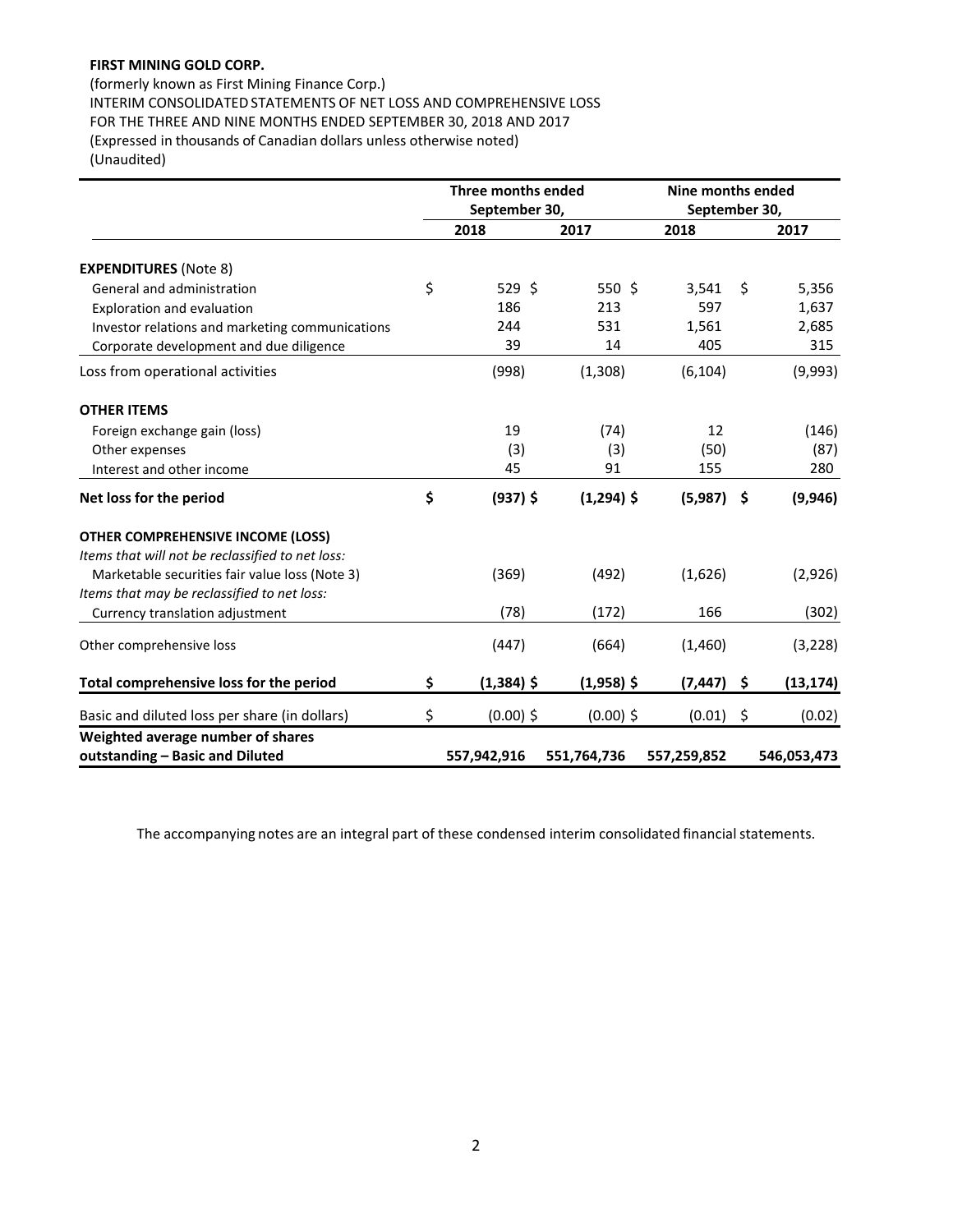(formerly known as First Mining Finance Corp.) INTERIM CONSOLIDATED STATEMENTS OF CASH FLOWS FOR THE NINE MONTHS ENDED SEPTEMBER 30, 2018 AND 2017 (Expressed in thousands of Canadian dollars unless otherwise noted) (Unaudited)

|                                                                                                        | Nine months ended September 30, |              |           |  |
|--------------------------------------------------------------------------------------------------------|---------------------------------|--------------|-----------|--|
|                                                                                                        |                                 | 2018         | 2017      |  |
| Cash flows from operating activities                                                                   |                                 |              |           |  |
| Net loss for the period                                                                                | \$                              | $(5,987)$ \$ | (9,946)   |  |
| Adjustments for:                                                                                       |                                 |              |           |  |
| Depreciation                                                                                           |                                 | 157          | 227       |  |
| Unrealized foreign exchange loss                                                                       |                                 | 12           | 61        |  |
| Share-based payments (Note 7(d))                                                                       |                                 | 2,640        | 5,477     |  |
| Accrued interest receivable and other income                                                           |                                 | (18)         | 106       |  |
| Accrued other expenses                                                                                 |                                 | 43           | 77        |  |
| Operating cash flows before movements in working capital<br>Changes in non-cash working capital items: |                                 | (3, 153)     | (3,998)   |  |
| Decrease (increase) in accounts and other receivables                                                  |                                 | 188          |           |  |
| Decrease in prepaid expenditures                                                                       |                                 | 5            | (97)<br>7 |  |
| Decrease in accounts payables and accrued liabilities                                                  |                                 | (23)         | (162)     |  |
| Total cash used in operating activities                                                                |                                 | (2,983)      | (4, 250)  |  |
|                                                                                                        |                                 |              |           |  |
| Cash flows from investing activities                                                                   |                                 |              |           |  |
| Property and equipment purchases                                                                       |                                 | (93)         | (387)     |  |
| Mineral property expenditures (Note 4)                                                                 |                                 | (6, 303)     | (9,611)   |  |
| Other receivables or payments recovered                                                                |                                 |              | 259       |  |
| Purchase of marketable securities                                                                      |                                 |              | (1,829)   |  |
| Cash expended in acquisitions                                                                          |                                 |              | (310)     |  |
| Total cash used in investing activities                                                                |                                 | (6, 396)     | (11, 878) |  |
| Cash flows from financing activities                                                                   |                                 |              |           |  |
| Proceeds from exercise of warrants and stock options                                                   |                                 | 920          | 1,954     |  |
| Repayments of debenture liability                                                                      |                                 |              | (200)     |  |
| Repayments of loans payable                                                                            |                                 |              | (461)     |  |
| Total cash provided by financing activities                                                            |                                 | 920          | 1,293     |  |
| Foreign exchange effect on cash                                                                        |                                 | 9            | (32)      |  |
| Change in cash and cash equivalents                                                                    |                                 | (8, 450)     | (14, 867) |  |
| Cash and cash equivalents, beginning                                                                   |                                 | 15,400       | 33,157    |  |
| Cash and cash equivalents, ending                                                                      | \$                              | \$<br>6,950  | 18,290    |  |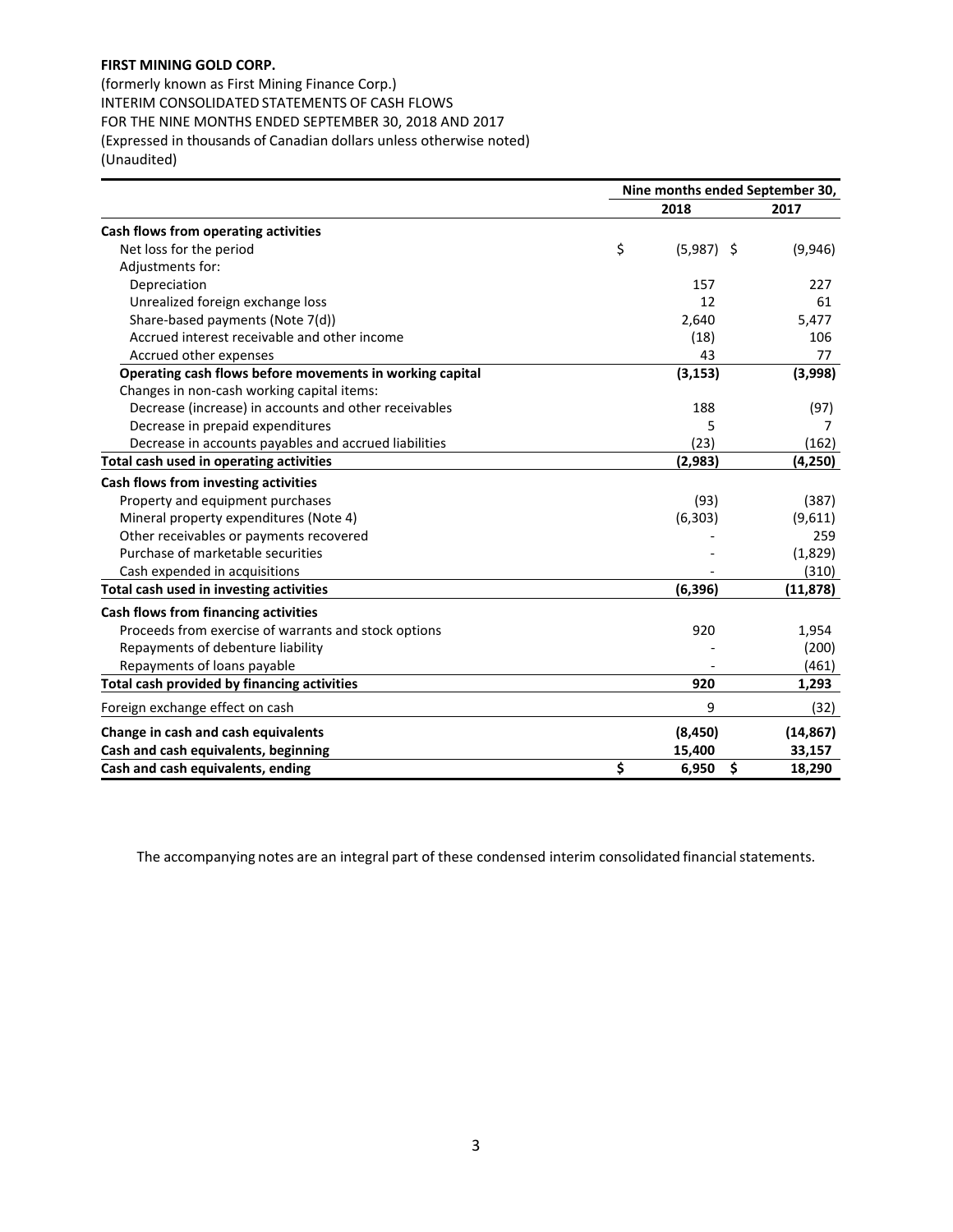# (formerly known as First Mining Finance Corp.) INTERIM CONSOLIDATED STATEMENTS OF CHANGES IN SHAREHOLDERS' EQUITY FOR THE NINE MONTHS ENDED SEPTEMBER 30, 2018 AND 2017 (Expressed in thousands of Canadian dollars unless otherwise noted) (Unaudited)

|                                                    | <b>Number of</b><br>common<br>shares | Share<br>capital | Warrant<br>reserve       | Share-based<br>payment<br>reserve | Accumulated<br>other<br>comprehensive<br>loss | Accumulated<br>deficit | <b>Total</b> |
|----------------------------------------------------|--------------------------------------|------------------|--------------------------|-----------------------------------|-----------------------------------------------|------------------------|--------------|
| Balance as at December 31, 2016                    | 539,439,736 \$                       | 262,876 \$       | $15,361$ \$              | $8,582$ \$                        | $(364)$ \$                                    | $(20, 227)$ \$         | 266,228      |
| Shares issued on acquisition of mineral properties | 3,000,000                            | 2,613            |                          |                                   |                                               | -                      | 2,613        |
| Shares issued on settlement of debenture liability | 4,700,000                            | 3,102            |                          |                                   |                                               |                        | 3,102        |
| <b>Exercise of options</b>                         | 4,162,617                            | 3,276            |                          | (1, 495)                          |                                               |                        | 1,781        |
| <b>Exercise of warrants</b>                        | 845,263                              | 418              | (244)                    |                                   |                                               |                        | 174          |
| Share-based payments                               |                                      |                  | $\overline{\phantom{a}}$ | 5,477                             |                                               |                        | 5,477        |
| Loss for the period                                |                                      |                  |                          |                                   |                                               | (9,946)                | (9,946)      |
| Other comprehensive loss                           |                                      |                  |                          |                                   | (3, 228)                                      |                        | (3, 228)     |
| Balance as at September 30, 2017                   | 552,147,616 \$                       | 272,285\$        | $15,117$ \$              | $12,564$ \$                       | $(3,592)$ \$                                  | $(30, 173)$ \$         | 266,201      |
| Balance as at December 31, 2017                    | 552,547,616 \$                       | 272,501 \$       | 15,007 \$                | 12,600 \$                         | $(4,043)$ \$                                  | $(31, 411)$ \$         | 264,654      |
| Exercise of options (Note 7(d))                    | 364,000                              | 156              |                          | (100)                             |                                               |                        | 56           |
| Exercise of warrants (Note 7(c))                   | 5,031,300                            | 2,241            | (1, 377)                 |                                   |                                               |                        | 864          |
| Share-based payments                               |                                      |                  | $\overline{\phantom{a}}$ | 3,541                             |                                               |                        | 3,541        |
| Loss for the period                                |                                      |                  |                          |                                   |                                               | (5,987)                | (5,987)      |
| Other comprehensive loss                           |                                      | ٠                |                          |                                   | (1,460)                                       |                        | (1,460)      |
| Balance as at September 30, 2018                   | 557,942,916 \$                       | 274,898 \$       | $13,630$ \$              | $16,041$ \$                       | $(5,503)$ \$                                  | $(37,398)$ \$          | 261,668      |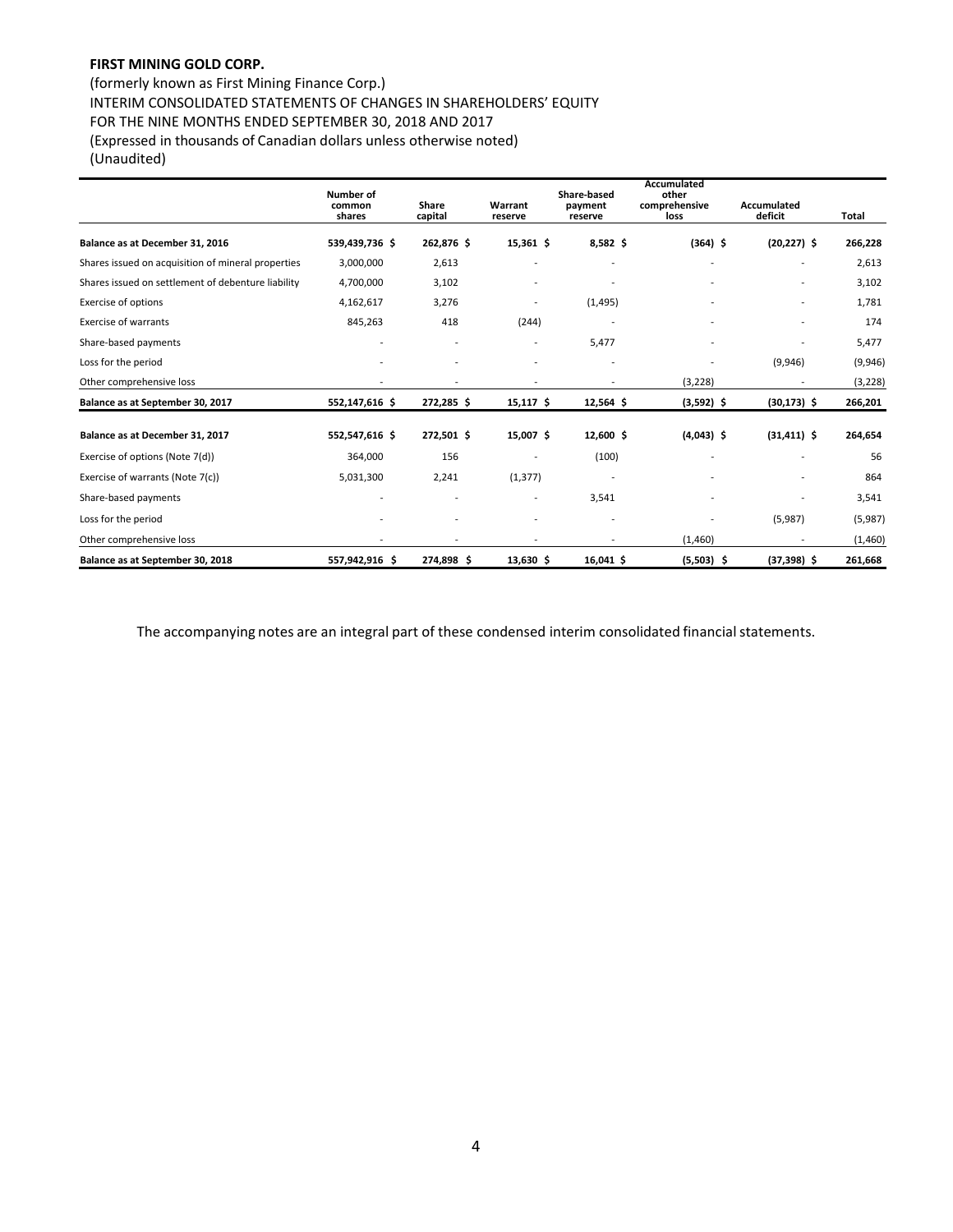# **1. NATURE OF OPERATIONS**

First Mining Gold Corp. (formerly First Mining Finance Corp.) (the "Company" or "First Mining") was incorporated on April 4, 2005. The Company changed its name to First Mining Gold Corp. in January 2018.

The Company is an emerging mineral development company with a diversified portfolio of gold projects in North America. The Company's vision is to advance its materials assets towards production, and to become a mid‐tier producer. These condensed interim consolidated financial statements include the accounts of the Company and its subsidiaries. The following table highlights the Company's material subsidiaries together with their projects:

| Name of the subsidiary       | Ownership  | <b>Project</b>                                                                                                                           | Location                 |
|------------------------------|------------|------------------------------------------------------------------------------------------------------------------------------------------|--------------------------|
|                              | Percentage |                                                                                                                                          |                          |
| Gold Canyon Resources Inc.   | 100%       | Springpole Gold Project ("Springpole")                                                                                                   | Northern Ontario, Canada |
| Goldlund Resources Inc.      | 100%       | Goldlund Gold Project ("Goldlund")                                                                                                       | Northern Ontario, Canada |
| Coastal Gold Corp.           | 100%       | Hope Brook Gold Project ("Hope Brook")                                                                                                   | Newfoundland, Canada     |
| Cameron Gold Operations Ltd. | 100%       | Cameron Gold Project ("Cameron")                                                                                                         | Northern Ontario, Canada |
| PC Gold Inc.                 | 100%       | Pickle Crow Gold Project ("Pickle Crow")                                                                                                 | Northern Ontario, Canada |
| Clifton Star Resources Inc.  | 100%       | Duquesne Gold Project ("Duquesne")<br>10% indirect interest in the Duparquet<br>Gold Project ("Duparquet")<br>Pitt Gold Project ("Pitt") | Québec, Canada           |

First Mining is a public company which is listed on the Toronto Stock Exchange (the "TSX") under the symbol "FF", on the OTCQX under the symbol "FFMGF", and on the Frankfurt Stock Exchange under the symbol "FMG".

The Company's head office and principal address is located at Suite 1800 – 925 West Georgia Street, Vancouver, British Columbia, Canada, V6C 3L2.

# **2. BASIS OF PRESENTATION**

These condensed interim consolidated financial statements have been prepared in accordance with, International Accounting Standard 34, *Interim Financial Reporting* ("IAS 34") using policies consistent with International Financial Reporting Standards ("IFRS") as issued by the International Accounting Standards Board ("IASB"). The Company uses the same accounting policies and methods of computation as in the annual consolidated financial statements for the year ended December 31, 2017 except for the following: the Company has adopted IFRIC 22 *Foreign Currency Transactions and Advance Consideration* ("IFRIC 22") which is effective for annual periods beginning on or after January 1, 2018. The adoption of IFRIC 22 did not have a material impact on the Company's condensed interim consolidated financial statements.

These condensed interim consolidated financial statements should be read in conjunction with the Company's audited annual consolidated financial statements for the year ended December 31, 2017, as some disclosures from the annual consolidated financial statements have been condensed or omitted.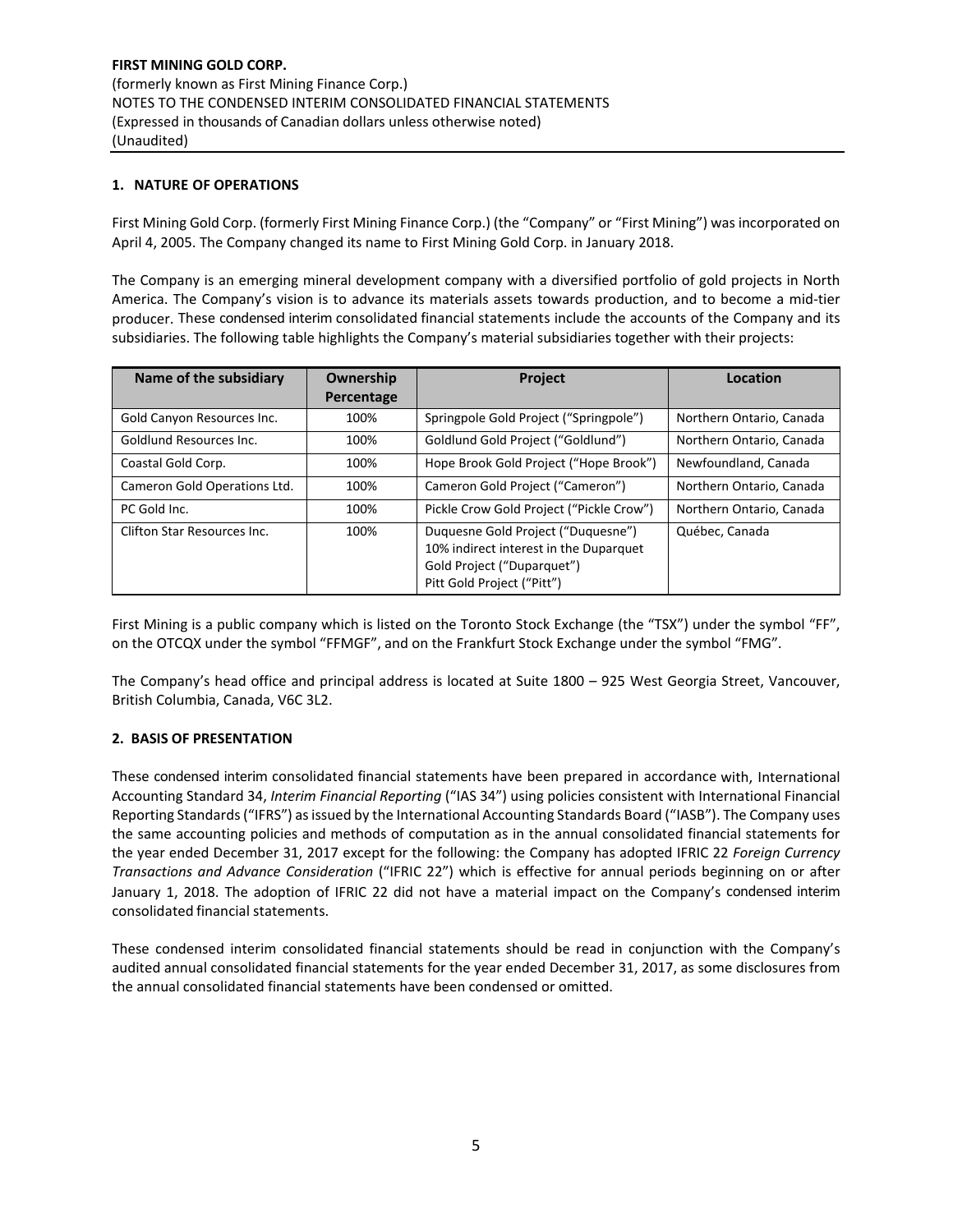# **2. BASIS OF PRESENTATION (continued)**

These condensed interim consolidated financial statements have been prepared on a historical cost basis, except for financial instruments classified as fair value through profit and loss or fair value through other comprehensive income (loss), which are stated at their fair value. The condensed interim consolidated financial statements are presented in thousands of Canadian dollars unless otherwise noted. The functional currency of the Company's Canadian subsidiaries is the Canadian dollar while the functional currency of the Company's non-Canadian subsidiaries is the US dollar.

The use of judgments, estimates and assumptions affects the application of accounting policies and the reported amounts of assets and liabilities, income and expense. Actual results may differ from these estimates.

These consolidated annual financial statements were approved by the Board of Directors on November 6, 2018.

## **3. MARKETABLE SECURITIES**

The movements in marketable securities during the nine months ended September 30, 2018 and year ended December 31, 2017 are summarized as follows:

|                                           | <b>Silver One</b><br>Resources Inc. | <b>Other Marketable</b><br><b>Securities</b> |       | Total   |
|-------------------------------------------|-------------------------------------|----------------------------------------------|-------|---------|
| Balance as at December 31, 2017           | 2,280                               |                                              | 1,997 | 4,277   |
| Loss recorded in other comprehensive loss | (1,290)                             |                                              | (336) | (1,626) |
| Balance as at September 30, 2018          | 990                                 |                                              | 1,661 | 2,651   |
|                                           |                                     |                                              |       |         |
|                                           | <b>Silver One</b>                   | <b>Other Marketable</b>                      |       | Total   |

|                                           | Resources Inc. | <b>Securities</b> |          |
|-------------------------------------------|----------------|-------------------|----------|
| <b>Balance as at December 31, 2016</b>    | $5,280$ \$     | 567 S             | 5,847    |
| Purchases                                 |                | 1.829             | 1,829    |
| Loss recorded in other comprehensive loss | (3,000)        | (399)             | (3, 399) |
| Balance as at December 31, 2017           | 2.280          | 1.997             | 4.277    |

The Company holds marketable securities as strategic investments and has less than a 10% equity interest in each of the investees.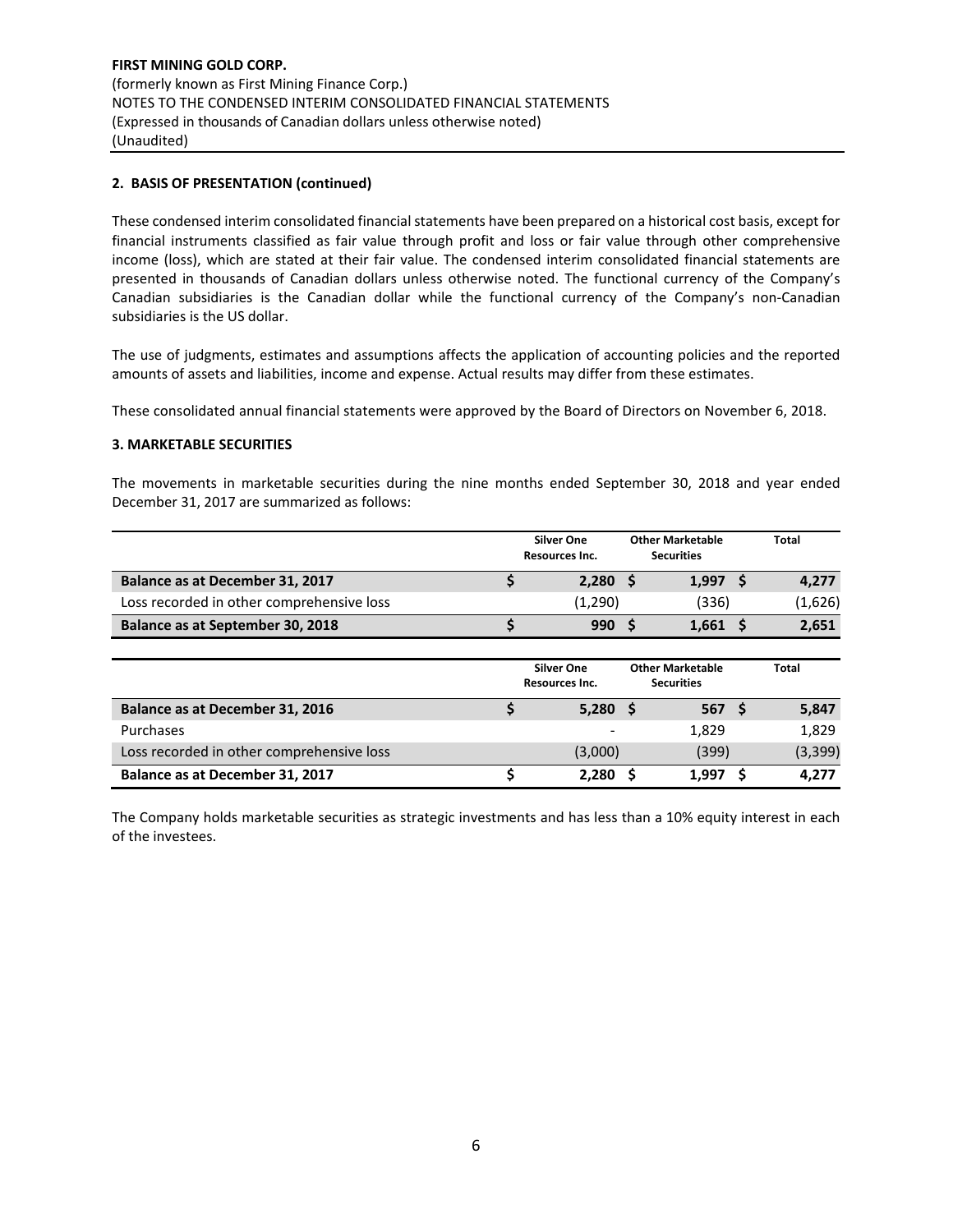# **4. MINERAL PROPERTIES**

As at September 30, 2018 and December 31, 2017, the Company has capitalized the following acquisition, exploration and evaluation costs on its mineral properties:

|                       | <b>Balance</b><br>December 31, 2017 | Acquisition                      | Concessions,<br>taxes, and<br>royalties | Salaries and<br>share-based<br>payments | Drilling,<br>exploration,<br>and technical<br>consulting | Assaying, field<br>supplies, and<br>environmental | Travel and<br>other<br>expenditures | Total<br>expenditures | Currency<br>translation<br>adjustments | <b>Balance</b><br>September 30,<br>2018 |
|-----------------------|-------------------------------------|----------------------------------|-----------------------------------------|-----------------------------------------|----------------------------------------------------------|---------------------------------------------------|-------------------------------------|-----------------------|----------------------------------------|-----------------------------------------|
| Springpole            | \$<br>70,398                        | \$<br>$\overline{\phantom{a}}$   | 237                                     | \$<br>768                               | Ś.<br>555                                                | Ś<br>374                                          | Ŝ.<br>447                           | Ś.<br>2,381           | \$<br>۰.                               | 72,779<br>Ś                             |
| Goldlund              | 93,807                              |                                  | $\overline{2}$                          | 700                                     | 1,018                                                    | 522                                               | 207                                 | 2,449                 | ۰                                      | 96,256                                  |
| Hope Brook            | 18,665                              |                                  | 121                                     | 356                                     | 58                                                       | 73                                                | 22                                  | 630                   | ۰.                                     | 19,295                                  |
| Cameron               | 26,676                              |                                  | 39                                      | 176                                     | 48                                                       | 36                                                | 25                                  | 324                   | ٠                                      | 27,000                                  |
| Pickle Crow           | 16,496                              | $\overline{\phantom{a}}$         | 50                                      | 64                                      | 40                                                       | 12                                                | 18                                  | 184                   | ٠.                                     | 16,680                                  |
| Duquesne              | 5,053                               | ÷.                               | 5                                       | 4                                       | 11                                                       |                                                   |                                     | 21                    | ÷.                                     | 5,074                                   |
| Pitt                  | 2,080                               | $\overline{\phantom{a}}$         |                                         |                                         |                                                          |                                                   |                                     |                       | ۰.                                     | 2,080                                   |
| Others <sup>(1)</sup> | 2,515                               | $\overline{\phantom{a}}$         | $\mathcal{P}$                           | з                                       | 17                                                       | 6                                                 | 2                                   | 30                    | ۰.                                     | 2,545                                   |
| <b>Canada Total</b>   | $235,690$   \$<br>Ŝ.                | $\overline{\phantom{0}}$         | 456<br>s                                | 2,071<br>\$.                            | 1,747<br>Ŝ.                                              | 1,023<br>S                                        | 722<br>S                            | Ś.<br>6,019           | Ŝ.<br>$\qquad \qquad \blacksquare$     | 241,709<br>s                            |
| Miranda               | 810                                 |                                  | 48                                      | 16                                      | 6                                                        |                                                   |                                     | 70                    | 27                                     | 907                                     |
| Socorro               | 782                                 |                                  | 107                                     | $\overline{3}$                          | $\overline{2}$                                           |                                                   |                                     | 112                   | 27                                     | 921                                     |
| San Ricardo           | 969                                 |                                  | 140                                     |                                         | 5                                                        |                                                   | 3                                   | 149                   | 34                                     | 1,152                                   |
| Others $(2, 3)$       | 922                                 |                                  | 203                                     | 11                                      | 24                                                       | 4                                                 |                                     | 244                   | 34                                     | 1,200                                   |
| <b>Mexico Total</b>   | \$<br>3,483                         | 1 \$<br>$\overline{\phantom{0}}$ | 498<br>\$                               | \$.<br>31                               | 37<br>. Ś                                                | Ŝ<br>4                                            | 5<br>Ŝ                              | \$<br>575             | $122$   \$<br>\$.                      | 4,180                                   |
| <b>USA</b>            | 698                                 |                                  | 43                                      |                                         |                                                          |                                                   |                                     | 43                    | 22                                     | 763                                     |
| Total                 | \$<br>$239,871$ \$                  |                                  | 997<br>\$                               | 2,102<br>Ŝ                              | 1,784<br>S                                               | 1,027<br>S                                        | 727<br>Ŝ                            | \$.<br>6,637          | $144 \mid 5$<br>-\$                    | 246,652                                 |

|                     | <b>Balance</b><br>December 31, 2016 | Acquisition              | Concessions,<br>taxes, and<br>royalties | Salaries and<br>share-based<br>payments | Drilling,<br>exploration,<br>and technical<br>consulting | Assaying, field<br>supplies, and<br>environmental | Travel and<br>other<br>expenditures | Total<br>expenditures | Currency<br>translation<br>adjustments | <b>Balance</b><br>December 31, 2017 |
|---------------------|-------------------------------------|--------------------------|-----------------------------------------|-----------------------------------------|----------------------------------------------------------|---------------------------------------------------|-------------------------------------|-----------------------|----------------------------------------|-------------------------------------|
| Springpole          | \$<br>68,121                        | $\mathsf{S}$<br>243      | \$<br>315                               | \$<br>443                               | 462<br>Ŝ                                                 | 357<br>Ś                                          | $\mathsf{S}$<br>457                 | $\zeta$<br>2,034      | S<br>$\sim$                            | \$<br>70,398                        |
| Goldlund            | 85,103                              | 1,196                    | 3                                       | 581                                     | 4,173                                                    | 2,125                                             | 626                                 | 7,508                 | ۰                                      | 93,807                              |
| Hope Brook          | 17,595                              | $\overline{\phantom{a}}$ | 21                                      | 186                                     | 397                                                      | 182                                               | 284                                 | 1,070                 | ٠                                      | 18,665                              |
| Cameron             | 26,017                              |                          | 38                                      | 108                                     | 174                                                      | 300                                               | 39                                  | 659                   | ٠                                      | 26,676                              |
| Pickle Crow         | 15,821                              | 180                      | 63                                      | 24                                      | 313                                                      | 69                                                | 26                                  | 495                   | ۰.                                     | 16,496                              |
| Duquesne            | 5,023                               |                          |                                         | $\overline{\phantom{a}}$                | 23                                                       | 4                                                 |                                     | 30                    | ۰                                      | 5,053                               |
| Pitt                | 2,074                               | $\overline{\phantom{a}}$ | $\overline{\phantom{a}}$                | $\overline{\phantom{a}}$                | 5                                                        | $\mathbf{1}$                                      | $\overline{\phantom{a}}$            | 6                     | н.                                     | 2,080                               |
| Others $(1)$        |                                     | 2,500                    | $\overline{2}$                          |                                         | 10                                                       | 3                                                 | ٠                                   | 15                    | ٠                                      | 2,515                               |
| Canada Total        | Ś<br>219,754                        | -\$<br>4,119             | \$<br>443                               | 1,342<br>Ś                              | 5,557<br>S                                               | Ŝ.<br>3,041                                       | 1,434<br>Ś                          | Ŝ.<br>11,817          | Ś.<br>$\overline{\phantom{a}}$         | Ś.<br>235,690                       |
| Miranda             | 760                                 |                          | 76                                      |                                         | 24                                                       | $\overline{2}$                                    | ٠                                   | 102                   | (52)                                   | 810                                 |
| Socorro             | 712                                 | $\overline{\phantom{a}}$ | 112                                     | $\overline{\phantom{a}}$                | 8                                                        | $\overline{\phantom{a}}$                          | $\overline{\phantom{a}}$            | 120                   | (50)                                   | 782                                 |
| San Ricardo         | 829                                 |                          | 191                                     | $\overline{\phantom{a}}$                | 4                                                        | 1                                                 | 3                                   | 199                   | (59)                                   | 969                                 |
| Others $(2)$        | 703                                 |                          | 245                                     |                                         | 23                                                       |                                                   |                                     | 271                   | (52)                                   | 922                                 |
| <b>Mexico Total</b> | \$<br>3,004                         | ۱\$                      | Ś<br>624                                | Ŝ                                       | 59                                                       | Ŝ<br>4                                            | Ŝ.<br>5.                            | Ŝ.<br>692             | $(213)$ \$<br>\$.                      | 3,483                               |
| <b>USA</b>          | 703                                 |                          | 39                                      |                                         |                                                          |                                                   |                                     | 40                    | (45)                                   | 698                                 |
| Total               | 223,461                             | -\$<br>4,119             | \$<br>1,106                             | 1,342<br>\$                             | 5,616                                                    | 3,045<br>\$                                       | 1,440<br>\$                         | \$<br>12,549          | $(258)$ \$<br>\$.                      | 239,871                             |

(1) Other mineral properties in Canada as at September 30, 2018 and December 31, 2017 include the mining claims located in the Township of Duparquet, Quebéc, which are near the Company's Duquesne gold project and the Duparquet gold project (in which the Company holds a 10% indirect interest).

(2) Other mineral properties in Mexico as at September 30, 2018 and December 31, 2017 include Puertecitos, Los Tamales, Margaritas, Geranio, El Apache, El Roble, Batacosa, Lachatao and Montana Negra.

(3) On July 30, 2018, the Company entered into an option agreement (the "Option Agreement") with Gainey Capital Corp. ("Gainey"), granting Gainey the right to earn a 100% interest in First Mining's Las Margaritas gold project ("Las Margaritas"). Under the terms of the Option Agreement, Gainey can elect to make either annual share or cash payments to the Company for aggregate consideration of between CAD \$900 and CAD \$1,015 over the four year option period. In addition, as per the terms of the Option Agreement, Gainey will make annual payments of USD \$25,000 from September 2018 to September 2020 and USD \$250,000 in September 2021 in connection with an existing agreement on the property, and Exploration expenditures totaling USD \$1,000,000 over the four year option period on Las Margaritas. Upon completion of the four year option period, Gainey obtains 100% ownership interest of Las Margaritas, except that First Mining will retain a 2% net smelter returns ("NSR") royalty interest, with Gainey having the right to buy back 1% of the NSR royalty interest for USD \$1,000,000 up until the first anniversary of the commencement of commercial production at Las Margaritas.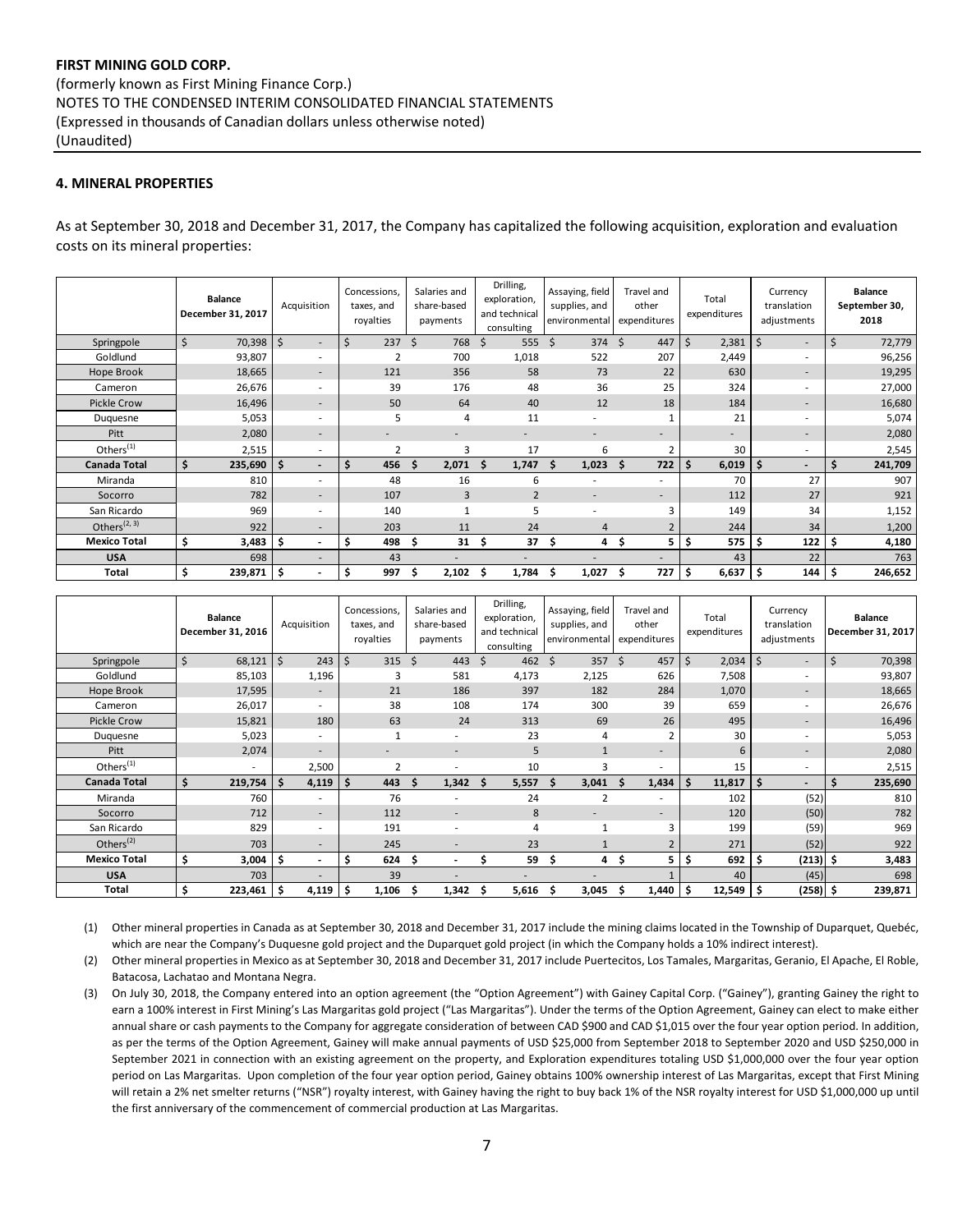# **5. MINERAL PROPERTY INVESTMENTS**

The Company, through its subsidiary Clifton Star Resources Inc., has a 10% equity interest in the shares of Beattie Gold Mines Ltd., 2699681 Canada Ltd., and 2588111 Manitoba Ltd which directly or indirectly own various mining concessions and surface rights, collectively known as the Duparquet gold project. During the period ended September 30, 2018, there was no material change in the fair value of these investments (Note 11).

# **6. ACCOUNTS PAYABLE AND ACCRUED LIABILITIES**

| Category                  | September 30, |       |  |  |  |
|---------------------------|---------------|-------|--|--|--|
|                           | 2018          | 2017  |  |  |  |
| Accounts payable          | 260           | 840   |  |  |  |
| Other accrued liabilities | 218           | 243   |  |  |  |
| <b>Total</b>              | 478           | 1,083 |  |  |  |

## **7. SHARE CAPITAL**

## **a) Authorized**

Unlimited number of common shares with no par value. Unlimited number of preferred shares with no par value.

#### **b) Issued and Fully Paid**

Common shares: 557,942,916 (December 31, 2017 – 552,547,616). Preferred shares: nil (December 31, 2017 – nil).

#### **c) Warrants**

The movements in warrants during the nine months ended September 30, 2018 and year ended December 31, 2017 are summarized as follows:

|                                  | <b>Number</b>  | <b>Weighted average</b><br>exercise price<br>(in dollars) |
|----------------------------------|----------------|-----------------------------------------------------------|
| Balance as at December 31, 2016  | 50,938,672 \$  | 0.80                                                      |
| Warrants exercised               | (1, 245, 263)  | 0.19                                                      |
| Balance as at December 31, 2017  | 49,693,409     | 0.81                                                      |
| Warrants exercised               | (5,031,300)    | 0.17                                                      |
| Warrants expired                 | (24, 445, 254) | 0.80                                                      |
| Balance as at September 30, 2018 | 20,216,855     | 0.99                                                      |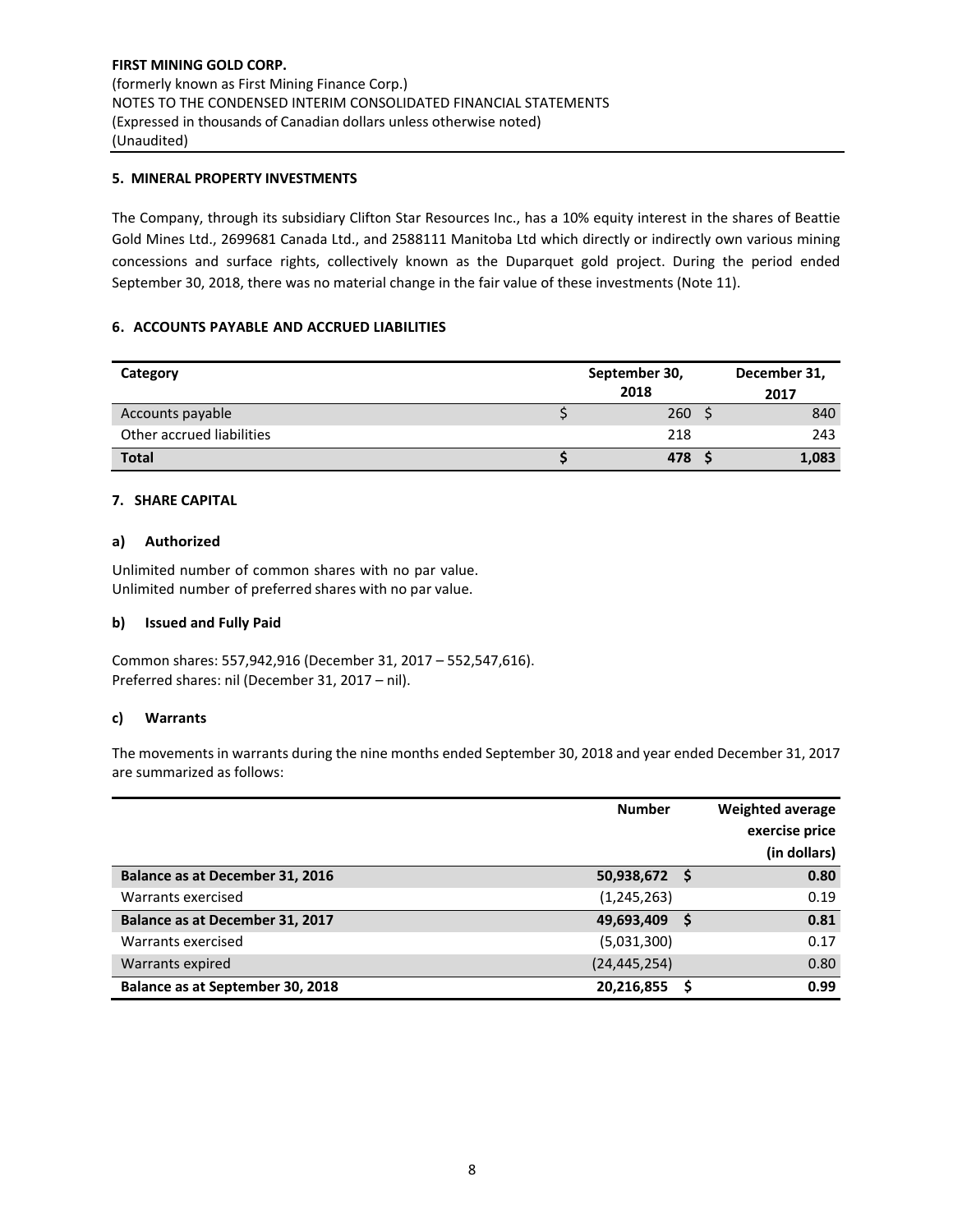# **7. SHARE CAPITAL (continued)**

| <b>Exercise price</b> | <b>Number of warrants</b><br>outstanding | Weighted average<br>exercise price<br>(in dollars) | <b>Weighted average</b><br>remaining life (years) |
|-----------------------|------------------------------------------|----------------------------------------------------|---------------------------------------------------|
| $$0.01 - 0.50$        | 3,341,855                                | \$0.42                                             | 2.50                                              |
| $$0.51 - 1.00$        | $\overline{\phantom{0}}$                 | -                                                  | -                                                 |
| $$1.01 - 1.50$        | 16,875,000                               | 1.10                                               | 0.85                                              |
|                       | 20,216,855                               | \$0.99                                             | 1.12                                              |

The following table summarizes information about the warrants outstanding as at September 30, 2018:

## **d) Stock Options**

The Company has adopted a stock option plan that allows for the granting of incentive stock options to Directors, Officers, employees and certain consultants of the Company for up to 10% of the Company's issued and outstanding common shares. Stock options granted under the plan may be subject to vesting provisions as determined by the Board of Directors. All options granted and outstanding are fully vested and exercisable, with the exception of the grants for certain employees in accordance with TSX regulations.

The movements in stock options during the nine months ended September 30, 2018 and year ended December 31, 2017 are summarized as follows:

|                                  | <b>Number</b> |    | Weighted average |
|----------------------------------|---------------|----|------------------|
|                                  |               |    | exercise price   |
|                                  |               |    | (in dollars)     |
| Balance as at December 31, 2016  | 24,440,617    | Ŝ. | 0.67             |
| Granted - February 10, 2017      | 10,630,000    |    | 0.85             |
| Granted - March 13, 2017         | 250,000       |    | 0.95             |
| Granted - September 25, 2017     | 150,000       |    | 0.66             |
| Granted - October 16, 2017       | 150,000       |    | 0.62             |
| Options exercised                | (4, 162, 617) |    | 0.43             |
| Options expired                  | (850,000)     |    | 1.65             |
| Balance as at December 31, 2017  | 30,608,000    | Ŝ. | 0.74             |
| Granted - January 15, 2018       | 9,575,000     |    | 0.60             |
| Granted - April 16, 2018         | 120,000       |    | 0.50             |
| Granted - July 20, 2018          | 50,000        |    | 0.43             |
| Options exercised                | (364,000)     |    | 0.16             |
| Options expired                  | (2,425,000)   |    | 1.15             |
| Balance as at September 30, 2018 | 37,564,000    | \$ | 0.68             |

The weighted average closing share price at the date of exercise for the nine months ended September 30, 2018 was \$0.47 (December 31, 2017 – \$0.72)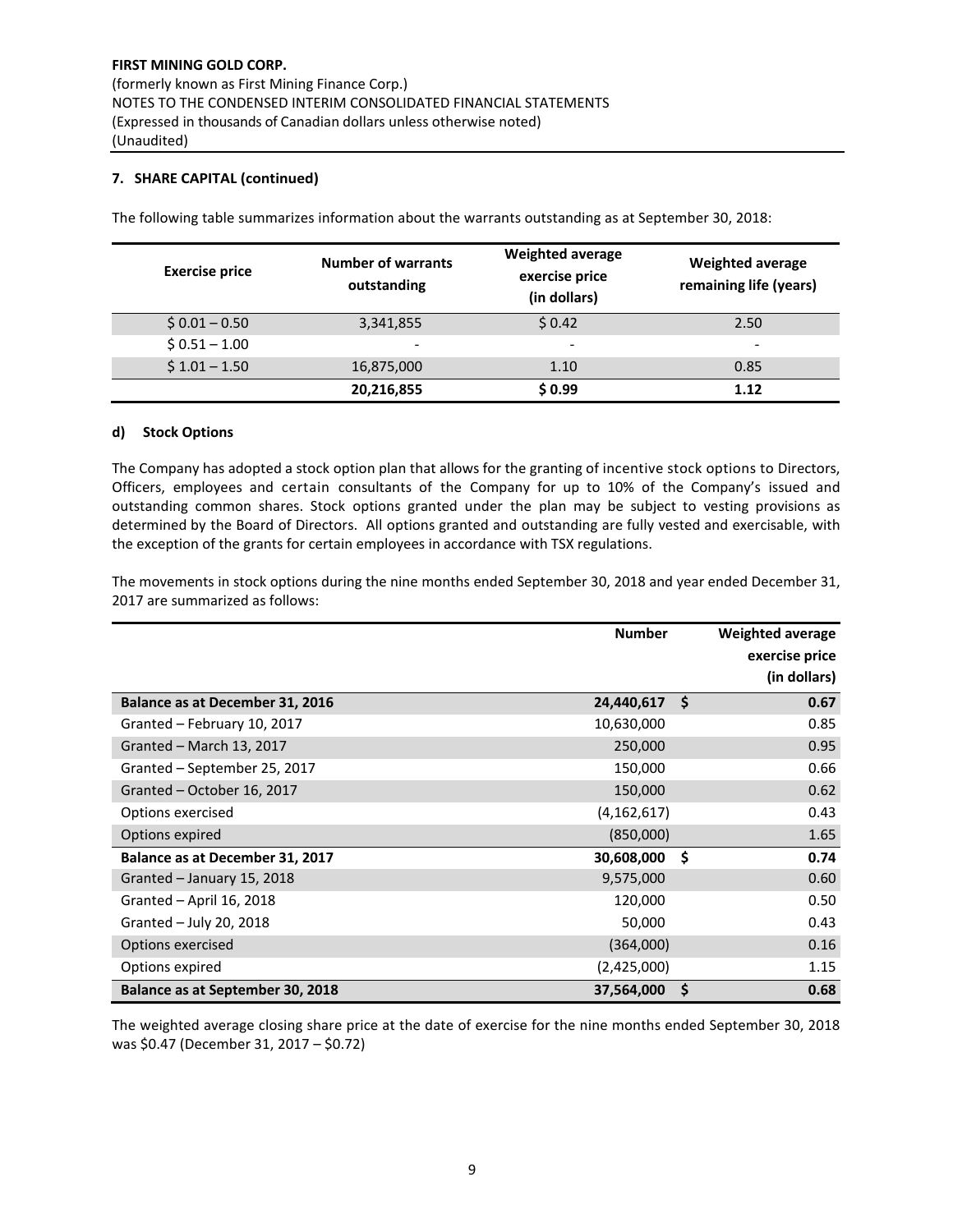# **7. SHARE CAPITAL (continued)**

|                          |                      | <b>Options Outstanding</b>                                | <b>Options Exercisable</b>                       |                      |                                                           |                                                  |  |  |  |
|--------------------------|----------------------|-----------------------------------------------------------|--------------------------------------------------|----------------------|-----------------------------------------------------------|--------------------------------------------------|--|--|--|
| <b>Exercise</b><br>price | Number of<br>options | <b>Weighted average</b><br>exercise price<br>(in dollars) | Weighted<br>average<br>remaining life<br>(Years) | Number of<br>options | <b>Weighted average</b><br>exercise price<br>(in dollars) | Weighted<br>average<br>remaining life<br>(years) |  |  |  |
| $$0.01 - 0.50$           | 6,014,000            | \$0.37                                                    | 1.62                                             | 6,014,000            | \$0.37                                                    | 1.62                                             |  |  |  |
| $$0.51 - 1.00$           | 31,550,000           | 0.74                                                      | 2.94                                             | 31,175,000           | 0.74                                                      | 2.94                                             |  |  |  |
|                          | 37,564,000           | \$0.68                                                    | 2.74                                             | 37,439,000           | \$0.68                                                    | 2.74                                             |  |  |  |

The following table summarizes information about the stock options outstanding as at September 30, 2018:

During the nine months ended September 30, 2018, there were 9,745,000 (2017 – 11,030,000) incentive stock option granted with an aggregate fair value of \$3,541 (2017 – \$5,477), or a weighted average fair value of \$0.36 per option  $(2017 - $0.50)$ .

Certain incentive stock options granted were directly attributable to exploration and evaluation expenditures on mineral properties and were therefore capitalized to mineral properties. In addition, certain incentive stock options were subject to vesting provisions. These two factors result in differences between the aggregate fair value of incentive stock options granted and total share‐based payments expense during the periods. Total share‐based payments during the periods ended September 30, 2018 and 2017 was classified within the financial statements as follows:

|                                          | For the three months ended<br>September 30, |                          |      |                          |    | For the nine months ended<br>September 30, |     |       |
|------------------------------------------|---------------------------------------------|--------------------------|------|--------------------------|----|--------------------------------------------|-----|-------|
| <b>Statements of Net Loss:</b>           |                                             | 2018                     |      | 2017                     |    | 2018                                       |     | 2017  |
| General and administration               | \$                                          | $\overline{\phantom{0}}$ | \$   | $\overline{\phantom{a}}$ | \$ | 1,864                                      | -S  | 3,400 |
| Exploration and evaluation               |                                             |                          |      | 59                       |    | 89                                         |     | 1,131 |
| Investor relations and marketing         |                                             | 27                       |      | 40                       |    | 459                                        |     | 708   |
| Corporate development and due diligence  |                                             |                          |      |                          |    | 228                                        |     | 238   |
| <b>Subtotal</b>                          |                                             | 27                       | - \$ | 99                       |    | 2,640                                      | - S | 5,477 |
| <b>Statements of Financial Position:</b> |                                             |                          |      |                          |    |                                            |     |       |
| Mineral properties                       |                                             | 13                       |      |                          |    | 901                                        |     |       |
| <b>Total</b>                             | Ś                                           | 40                       |      | 99                       |    | 3.541                                      |     | 5.477 |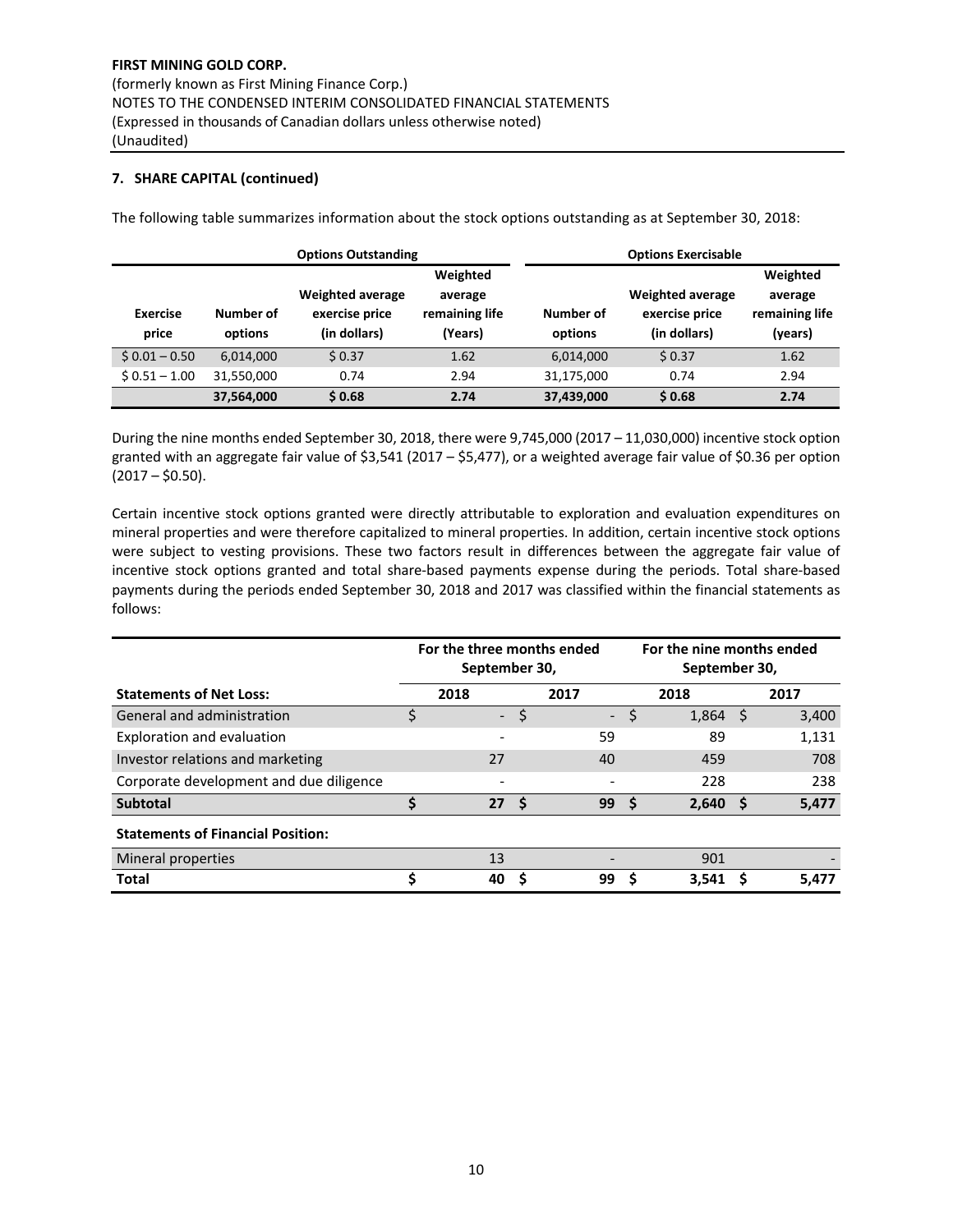# **7. SHARE CAPITAL (continued)**

The fair value of the stock options recognized in the period has been estimated using the Black‐Scholes option pricing model with the following weighted average assumptions:

|                                        | Nine months ended<br>September 30, 2018 | Year ended<br>December 31, 2017 |
|----------------------------------------|-----------------------------------------|---------------------------------|
| Risk-free interest rate                | 1.60%                                   | 1.45%                           |
| Share price at grant date (in dollars) | \$0.60                                  | \$0.85                          |
| Exercise price (in dollars)            | \$0.60                                  | \$0.85                          |
| Expected life (years)                  | 5.00                                    | 5.00                            |
| Expected volatility <sup>(1)</sup>     | 74.09%                                  | 70.45%                          |
| Expected dividend yield                | Nil                                     | Nil                             |

(1) The computation of expected volatility was based on the historical volatility of comparable companies from a representative peer group of publicly traded mineral exploration companies.

## **8. EXPENDITURES**

Components by nature of the Company's functional expenditure categories are as follows:

|                                                     |    | For the three months ended<br>September 30, 2018 |    |                                                              | For the three months ended<br>September 30, 2017 |                                                              |     |  |  |  |
|-----------------------------------------------------|----|--------------------------------------------------|----|--------------------------------------------------------------|--------------------------------------------------|--------------------------------------------------------------|-----|--|--|--|
|                                                     |    | <b>General and</b><br>administration             |    | <b>Investor relations</b><br>and marketing<br>communications | <b>General and</b><br>administration             | <b>Investor relations</b><br>and marketing<br>communications |     |  |  |  |
| Administrative and office                           | Ś  | 147                                              | \$ | 6                                                            | \$<br>143                                        | Ŝ.                                                           |     |  |  |  |
| Depreciation                                        |    | 3                                                |    |                                                              | 16                                               |                                                              |     |  |  |  |
| Consultants                                         |    | 5                                                |    |                                                              |                                                  |                                                              |     |  |  |  |
| Investor relations and<br>marketing communications  |    | 4                                                |    | 83                                                           |                                                  |                                                              | 340 |  |  |  |
| <b>Professional fees</b>                            |    | 73                                               |    |                                                              | 79                                               |                                                              |     |  |  |  |
| Salaries and Directors fees                         |    | 250                                              |    | 75                                                           | 198                                              |                                                              | 85  |  |  |  |
| Share-based payments<br>$(non-cash)$ (Note $7(d)$ ) |    |                                                  |    | 27                                                           |                                                  |                                                              | 40  |  |  |  |
| Transfer agent and filing fees                      |    | 18                                               |    |                                                              | 89                                               |                                                              |     |  |  |  |
| Travel and accommodation                            |    | 29                                               |    | 52                                                           | 25                                               |                                                              | 66  |  |  |  |
| Total                                               | \$ | 529                                              | Ś  | 244                                                          | \$<br>550                                        | \$                                                           | 531 |  |  |  |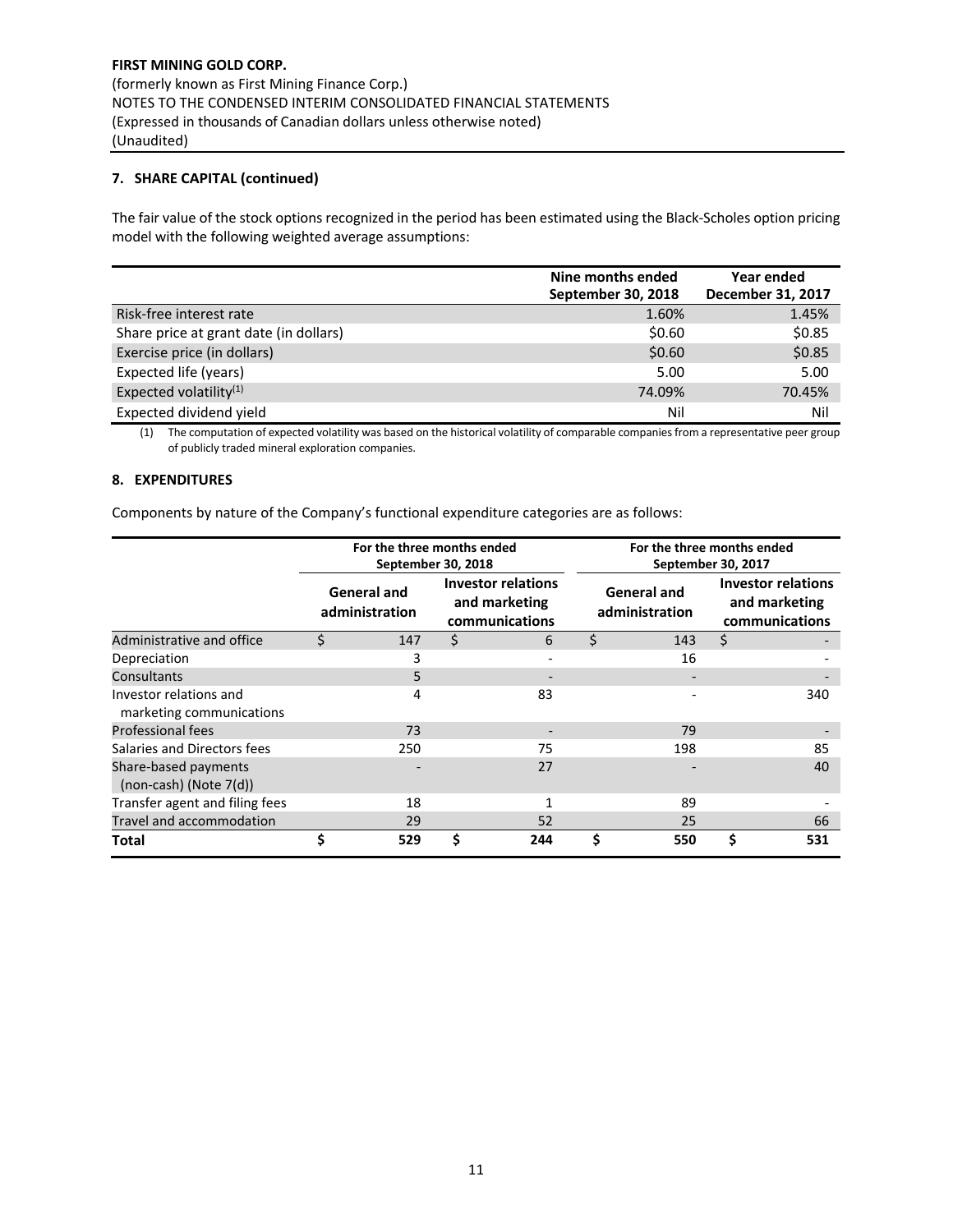(formerly known as First Mining Finance Corp.) NOTES TO THE CONDENSED INTERIM CONSOLIDATED FINANCIAL STATEMENTS (Expressed in thousands of Canadian dollars unless otherwise noted) (Unaudited)

# **8. EXPENDITURES (continued)**

|                                                     |    | For the nine months ended<br>September 30, 2018 |   |                                                              | For the nine months ended<br>September 30, 2017 |                                                              |       |  |  |  |
|-----------------------------------------------------|----|-------------------------------------------------|---|--------------------------------------------------------------|-------------------------------------------------|--------------------------------------------------------------|-------|--|--|--|
|                                                     |    | <b>General and</b><br>administration            |   | <b>Investor relations</b><br>and marketing<br>communications | <b>General and</b><br>administration            | <b>Investor relations</b><br>and marketing<br>communications |       |  |  |  |
| Administrative and office                           | Ś. | 374                                             | Ś | 25                                                           | \$<br>364                                       | \$                                                           |       |  |  |  |
| Depreciation                                        |    | 7                                               |   |                                                              | 51                                              |                                                              |       |  |  |  |
| Consultants                                         |    | 25                                              |   |                                                              | 5                                               |                                                              |       |  |  |  |
| Investor relations and<br>marketing communications  |    |                                                 |   | 749                                                          |                                                 |                                                              | 1,612 |  |  |  |
| <b>Professional fees</b>                            |    | 226                                             |   |                                                              | 434                                             |                                                              |       |  |  |  |
| Salaries and Directors fees                         |    | 830                                             |   | 220                                                          | 612                                             |                                                              | 180   |  |  |  |
| Share-based payments<br>$(non-cash)$ (Note $7(d)$ ) |    | 1,864                                           |   | 459                                                          | 3,400                                           |                                                              | 708   |  |  |  |
| Transfer agent and filing fees                      |    | 131                                             |   | 8                                                            | 418                                             |                                                              |       |  |  |  |
| Travel and accommodation                            |    | 77                                              |   | 100                                                          | 72                                              |                                                              | 185   |  |  |  |
| Total                                               | Ś  | 3,541                                           | Ś | 1,561                                                        | 5,356                                           | \$                                                           | 2,685 |  |  |  |

# **9. SEGMENT INFORMATION**

The Company operates in a single reportable operating segment, being the acquisition, exploration, and development of North American mineral properties. Geographic information about the Company's non-current assets, excluding financial instruments, as at September 30, 2018 and December 31, 2017 is as follows:

| <b>Non-current assets</b> | September 30, 2018 | December 31, 2017 |
|---------------------------|--------------------|-------------------|
| Canada                    | 242,409            | 236,456           |
| Mexico                    | 4,268              | 3,560             |
| <b>USA</b>                | 768                | 704               |
| <b>Total</b>              | 247,445            | 240,720           |

## **10. RELATED PARTY TRANSACTIONS**

Other than compensation paid or payable to Directors and Officers of the Company, there were no significant related party transactions during three and nine months ended September 30, 2018.

| Service or Item                 | Three months ended September 30, |  |           | Nine months ended September 30, |       |      |       |  |
|---------------------------------|----------------------------------|--|-----------|---------------------------------|-------|------|-------|--|
|                                 | 2018<br>2017                     |  |           |                                 | 2018  | 2017 |       |  |
| Directors' fees                 | 35 <sub>1</sub>                  |  | <b>26</b> |                                 | 110   |      | -98   |  |
| Salaries and consultants' fees  | 307                              |  | 218       |                                 | 1,095 |      | 656   |  |
| Share-based payments (non-cash) | 27                               |  | 41        |                                 | 2.734 |      | 4,361 |  |
| Total                           | 369                              |  | 285       |                                 | 3.939 |      | 5,115 |  |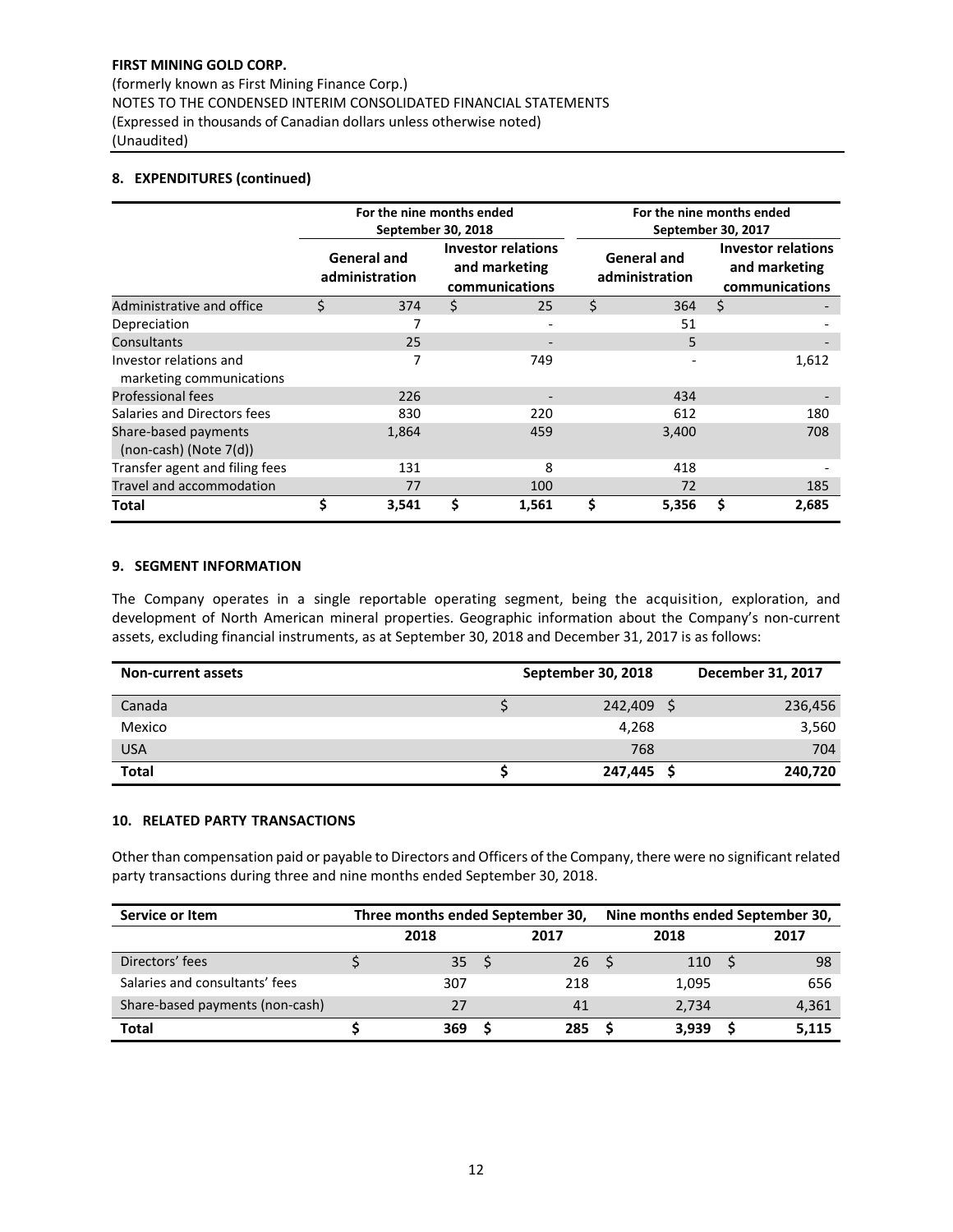# **11. FAIR VALUE**

Fair values have been determined for measurement and/or disclosure purposes based on the following methods.

The Company characterizes fair value measurements using a hierarchy that prioritizes inputs depending on the degree to which they are observable. The three levels of the fair value hierarchy are as follows:

- Level 1: fair value measurements are quoted prices (unadjusted) in active markets for identical assets or liabilities;
- Level 2: fair value measurements are those derived from inputs other than quoted prices included within level 1 that are observable for the asset or liability, either directly (i.e. as prices) or indirectly (i.e. derived from prices); and
- Level 3: fair value measurements are those derived from valuation techniques that include significant inputs for the asset or liability that are not based on observable market data (unobservable inputs).

The carrying values of cash and cash equivalents, current accounts and other receivables, and accounts payable and accrued liabilities approximated their fair values because of the short-term nature of these financial instruments. These financial instruments are classified as financial assets and liabilities at amortized cost.

The carrying values of non-current reclamation deposit and other receivables approximated their fair values. These financial instruments are classified as financial assets at amortized cost.

The carrying value of marketable securities was based on the quoted market prices of the shares as at September 30, 2018 and was therefore considered to be Level 1.

The carrying value of the mineral property investments (First Mining's 10% equity interest in three privately held companies that own the Duparquet Gold Project) was not based on observable market data and was therefore considered to be Level 3. The initial fair value of the mineral property investments was determined based on attributable pro-rata gold ounces for the Company's 10% indirect interest in the Duparquet project, which formed part of the identifiable assets from the acquisition of Clifton. Subsequently, the fair value has been reassessed at each period end. Scenarios which may result in a significant change in fair value include, among others, a change in the performance of the investee, a change in the market for the investee's future products, a change in the performance of comparable entities, a change in gold price, a change in the economic environment, or evidence from external transactions in the investee's equity. As at September 30, 2018, management concluded that there was no significant change in the fair value of the mineral property investments.

The following table presents the Company's fair value hierarchy for financial assets that are measured at fair value:

|                                          |    |                |    | September 30, 2018     |      | December 31, 2017        |                |       |                        |       |   |         |  |
|------------------------------------------|----|----------------|----|------------------------|------|--------------------------|----------------|-------|------------------------|-------|---|---------|--|
|                                          |    |                |    | Fair value measurement |      |                          |                |       | Fair value measurement |       |   |         |  |
|                                          |    | Carrying value |    | Level 1                |      | Level 3                  | Carrying value |       | Level 1                |       |   | Level 3 |  |
| <b>Financial assets:</b>                 |    |                |    |                        |      |                          |                |       |                        |       |   |         |  |
| Marketable securities<br>(Note 3)        | \$ | 2,651          | \$ | 2,651                  | - \$ | $\overline{\phantom{a}}$ | \$             | 4,277 | \$                     | 4,277 | S |         |  |
| Mineral property<br>investments (Note 5) |    | 4,417          |    | ۰                      |      | 4,417                    |                | 4,417 |                        | ۰     |   | 4,417   |  |
| <b>Total</b>                             |    | 7,068          | S  | 2,651                  | S    | 4,417                    |                | 8,694 | S                      | 4,277 | S | 4,417   |  |